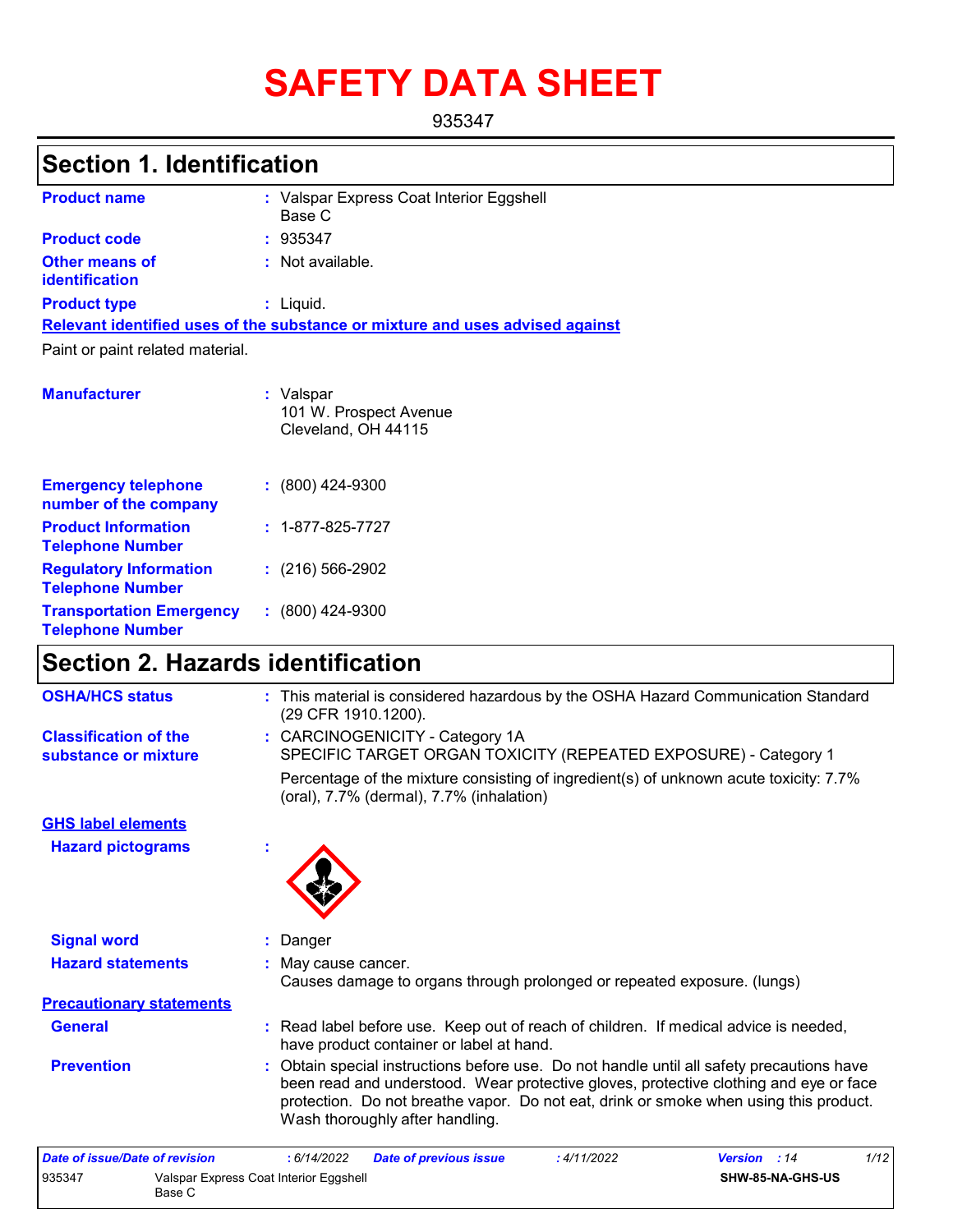### **Section 2. Hazards identification**

| <b>Response</b>                                   | : IF exposed or concerned: Get medical advice or attention.                                                                                                                                                                                                                                                                                                                                                                                                                                                                                                                                          |
|---------------------------------------------------|------------------------------------------------------------------------------------------------------------------------------------------------------------------------------------------------------------------------------------------------------------------------------------------------------------------------------------------------------------------------------------------------------------------------------------------------------------------------------------------------------------------------------------------------------------------------------------------------------|
| <b>Storage</b>                                    | : Store locked up.                                                                                                                                                                                                                                                                                                                                                                                                                                                                                                                                                                                   |
| <b>Disposal</b>                                   | : Dispose of contents and container in accordance with all local, regional, national and<br>international regulations.                                                                                                                                                                                                                                                                                                                                                                                                                                                                               |
| <b>Supplemental label</b><br>elements             | WARNING: This product contains chemicals known to the State of California to cause<br>cancer and birth defects or other reproductive harm. Adequate ventilation required when<br>sanding or abrading the dried film. If Adequate ventilation cannot be provided wear an<br>approved particulate respirator (NIOSH approved). Follow respirator manufacturer's<br>directions for respirator use. DELAYED EFFECTS FROM LONG TERM<br>OVEREXPOSURE. Abrading or sanding of the dry film may release Crystalline Silica<br>which has been shown to cause lung damage and cancer under long term exposure. |
|                                                   | Please refer to the SDS for additional information. Keep out of reach of children. Do not<br>transfer contents to other containers for storage.                                                                                                                                                                                                                                                                                                                                                                                                                                                      |
| <b>Hazards not otherwise</b><br><b>classified</b> | : None known.                                                                                                                                                                                                                                                                                                                                                                                                                                                                                                                                                                                        |

### **Section 3. Composition/information on ingredients**

| <b>Substance/mixture</b> | : Mixture        |
|--------------------------|------------------|
| <b>Other means of</b>    | : Not available. |
| identification           |                  |

#### **CAS number/other identifiers**

| <b>Ingredient name</b>          | % by weight | <b>CAS number</b> |
|---------------------------------|-------------|-------------------|
| Kaolin                          | ≤10         | 1332-58-7         |
| Cristobalite, respirable powder | l≤0.3       | 14464-46-1        |

Any concentration shown as a range is to protect confidentiality or is due to batch variation.

**There are no additional ingredients present which, within the current knowledge of the supplier and in the concentrations applicable, are classified and hence require reporting in this section.**

**Occupational exposure limits, if available, are listed in Section 8.**

### **Section 4. First aid measures**

#### **Description of necessary first aid measures**

| <b>Eye contact</b>  | : Immediately flush eyes with plenty of water, occasionally lifting the upper and lower<br>eyelids. Check for and remove any contact lenses. Continue to rinse for at least 10<br>minutes. Get medical attention.                                                                                                                                                                                                                                                                                                                         |
|---------------------|-------------------------------------------------------------------------------------------------------------------------------------------------------------------------------------------------------------------------------------------------------------------------------------------------------------------------------------------------------------------------------------------------------------------------------------------------------------------------------------------------------------------------------------------|
| <b>Inhalation</b>   | : Remove victim to fresh air and keep at rest in a position comfortable for breathing. If<br>not breathing, if breathing is irregular or if respiratory arrest occurs, provide artificial<br>respiration or oxygen by trained personnel. It may be dangerous to the person providing<br>aid to give mouth-to-mouth resuscitation. Get medical attention. If unconscious, place<br>in recovery position and get medical attention immediately. Maintain an open airway.<br>Loosen tight clothing such as a collar, tie, belt or waistband. |
| <b>Skin contact</b> | : Flush contaminated skin with plenty of water. Remove contaminated clothing and<br>shoes. Wash contaminated clothing thoroughly with water before removing it, or wear<br>gloves. Continue to rinse for at least 10 minutes. Get medical attention. Wash clothing<br>before reuse. Clean shoes thoroughly before reuse.                                                                                                                                                                                                                  |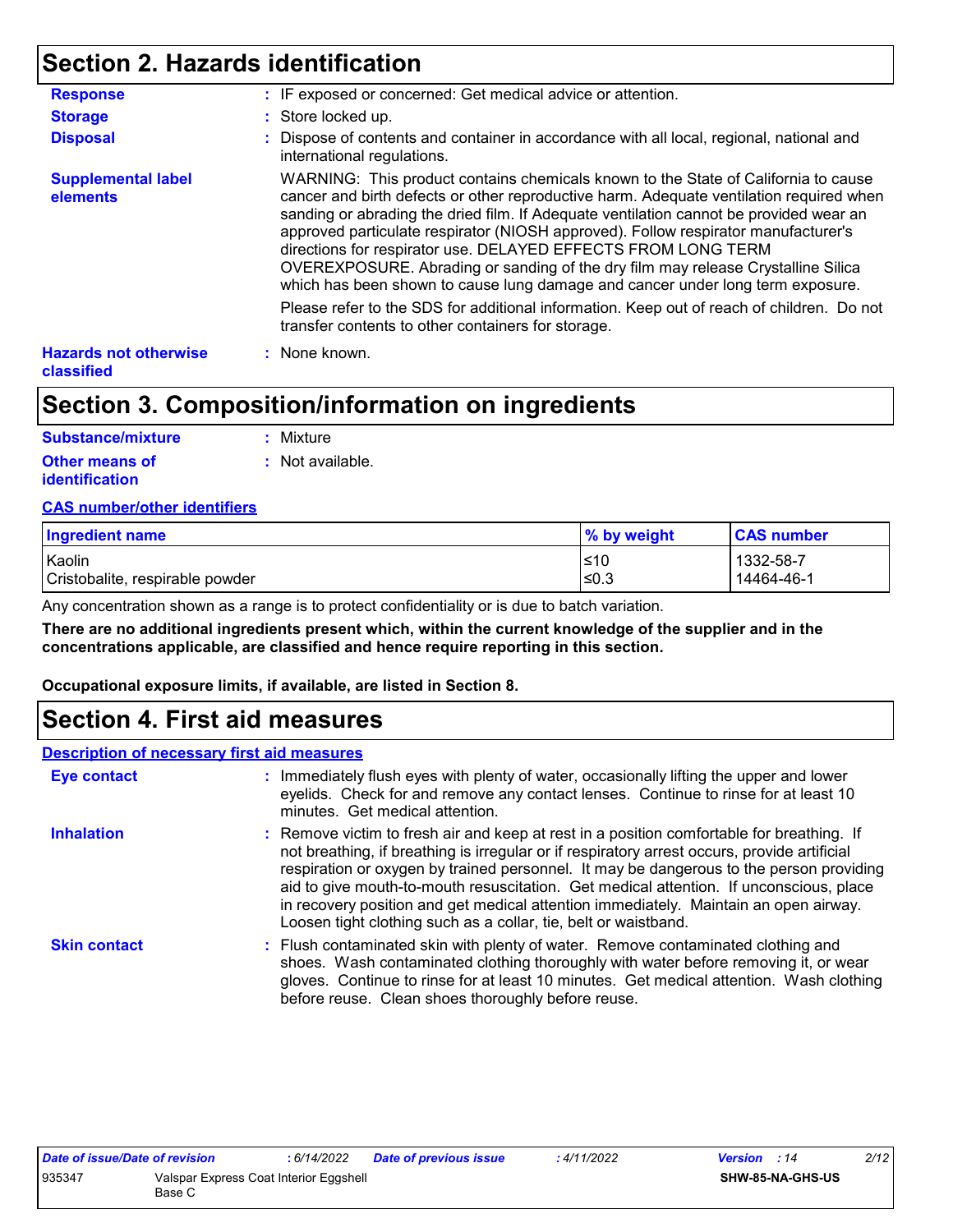### **Section 4. First aid measures**

| <b>Most important symptoms/effects, acute and delayed</b><br><b>Potential acute health effects</b><br><b>Eye contact</b><br>: No known significant effects or critical hazards.<br><b>Inhalation</b><br>No known significant effects or critical hazards.<br><b>Skin contact</b><br>: No known significant effects or critical hazards.<br><b>Ingestion</b><br>: No known significant effects or critical hazards.<br><b>Over-exposure signs/symptoms</b><br>: No specific data.<br><b>Eye contact</b><br><b>Inhalation</b><br>: No specific data.<br><b>Skin contact</b><br>: No specific data.<br>: No specific data.<br><b>Ingestion</b><br>Indication of immediate medical attention and special treatment needed, if necessary<br><b>Notes to physician</b><br>: Treat symptomatically. Contact poison treatment specialist immediately if large<br>quantities have been ingested or inhaled.<br><b>Specific treatments</b><br>: No specific treatment.<br><b>Protection of first-aiders</b> | <b>Ingestion</b> | : Wash out mouth with water. Remove dentures if any. If material has been swallowed<br>and the exposed person is conscious, give small quantities of water to drink. Stop if the<br>exposed person feels sick as vomiting may be dangerous. Do not induce vomiting<br>unless directed to do so by medical personnel. If vomiting occurs, the head should be<br>kept low so that vomit does not enter the lungs. Get medical attention. Never give<br>anything by mouth to an unconscious person. If unconscious, place in recovery position<br>and get medical attention immediately. Maintain an open airway. Loosen tight clothing<br>such as a collar, tie, belt or waistband. |
|---------------------------------------------------------------------------------------------------------------------------------------------------------------------------------------------------------------------------------------------------------------------------------------------------------------------------------------------------------------------------------------------------------------------------------------------------------------------------------------------------------------------------------------------------------------------------------------------------------------------------------------------------------------------------------------------------------------------------------------------------------------------------------------------------------------------------------------------------------------------------------------------------------------------------------------------------------------------------------------------------|------------------|-----------------------------------------------------------------------------------------------------------------------------------------------------------------------------------------------------------------------------------------------------------------------------------------------------------------------------------------------------------------------------------------------------------------------------------------------------------------------------------------------------------------------------------------------------------------------------------------------------------------------------------------------------------------------------------|
|                                                                                                                                                                                                                                                                                                                                                                                                                                                                                                                                                                                                                                                                                                                                                                                                                                                                                                                                                                                                   |                  |                                                                                                                                                                                                                                                                                                                                                                                                                                                                                                                                                                                                                                                                                   |
|                                                                                                                                                                                                                                                                                                                                                                                                                                                                                                                                                                                                                                                                                                                                                                                                                                                                                                                                                                                                   |                  |                                                                                                                                                                                                                                                                                                                                                                                                                                                                                                                                                                                                                                                                                   |
|                                                                                                                                                                                                                                                                                                                                                                                                                                                                                                                                                                                                                                                                                                                                                                                                                                                                                                                                                                                                   |                  |                                                                                                                                                                                                                                                                                                                                                                                                                                                                                                                                                                                                                                                                                   |
|                                                                                                                                                                                                                                                                                                                                                                                                                                                                                                                                                                                                                                                                                                                                                                                                                                                                                                                                                                                                   |                  |                                                                                                                                                                                                                                                                                                                                                                                                                                                                                                                                                                                                                                                                                   |
|                                                                                                                                                                                                                                                                                                                                                                                                                                                                                                                                                                                                                                                                                                                                                                                                                                                                                                                                                                                                   |                  |                                                                                                                                                                                                                                                                                                                                                                                                                                                                                                                                                                                                                                                                                   |
|                                                                                                                                                                                                                                                                                                                                                                                                                                                                                                                                                                                                                                                                                                                                                                                                                                                                                                                                                                                                   |                  |                                                                                                                                                                                                                                                                                                                                                                                                                                                                                                                                                                                                                                                                                   |
|                                                                                                                                                                                                                                                                                                                                                                                                                                                                                                                                                                                                                                                                                                                                                                                                                                                                                                                                                                                                   |                  |                                                                                                                                                                                                                                                                                                                                                                                                                                                                                                                                                                                                                                                                                   |
|                                                                                                                                                                                                                                                                                                                                                                                                                                                                                                                                                                                                                                                                                                                                                                                                                                                                                                                                                                                                   |                  |                                                                                                                                                                                                                                                                                                                                                                                                                                                                                                                                                                                                                                                                                   |
|                                                                                                                                                                                                                                                                                                                                                                                                                                                                                                                                                                                                                                                                                                                                                                                                                                                                                                                                                                                                   |                  |                                                                                                                                                                                                                                                                                                                                                                                                                                                                                                                                                                                                                                                                                   |
|                                                                                                                                                                                                                                                                                                                                                                                                                                                                                                                                                                                                                                                                                                                                                                                                                                                                                                                                                                                                   |                  |                                                                                                                                                                                                                                                                                                                                                                                                                                                                                                                                                                                                                                                                                   |
|                                                                                                                                                                                                                                                                                                                                                                                                                                                                                                                                                                                                                                                                                                                                                                                                                                                                                                                                                                                                   |                  |                                                                                                                                                                                                                                                                                                                                                                                                                                                                                                                                                                                                                                                                                   |
|                                                                                                                                                                                                                                                                                                                                                                                                                                                                                                                                                                                                                                                                                                                                                                                                                                                                                                                                                                                                   |                  |                                                                                                                                                                                                                                                                                                                                                                                                                                                                                                                                                                                                                                                                                   |
|                                                                                                                                                                                                                                                                                                                                                                                                                                                                                                                                                                                                                                                                                                                                                                                                                                                                                                                                                                                                   |                  |                                                                                                                                                                                                                                                                                                                                                                                                                                                                                                                                                                                                                                                                                   |
|                                                                                                                                                                                                                                                                                                                                                                                                                                                                                                                                                                                                                                                                                                                                                                                                                                                                                                                                                                                                   |                  |                                                                                                                                                                                                                                                                                                                                                                                                                                                                                                                                                                                                                                                                                   |
| before removing it, or wear gloves.                                                                                                                                                                                                                                                                                                                                                                                                                                                                                                                                                                                                                                                                                                                                                                                                                                                                                                                                                               |                  | : No action shall be taken involving any personal risk or without suitable training. If it is<br>suspected that fumes are still present, the rescuer should wear an appropriate mask or<br>self-contained breathing apparatus. It may be dangerous to the person providing aid to<br>give mouth-to-mouth resuscitation. Wash contaminated clothing thoroughly with water                                                                                                                                                                                                                                                                                                          |

**See toxicological information (Section 11)**

# **Section 5. Fire-fighting measures**

| <b>Extinguishing media</b>                             |                                                                                                                                                                                                     |
|--------------------------------------------------------|-----------------------------------------------------------------------------------------------------------------------------------------------------------------------------------------------------|
| <b>Suitable extinguishing</b><br>media                 | : Use an extinguishing agent suitable for the surrounding fire.                                                                                                                                     |
| <b>Unsuitable extinguishing</b><br>media               | : None known.                                                                                                                                                                                       |
| <b>Specific hazards arising</b><br>from the chemical   | : In a fire or if heated, a pressure increase will occur and the container may burst.                                                                                                               |
| <b>Hazardous thermal</b><br>decomposition products     | : Decomposition products may include the following materials:<br>carbon dioxide<br>carbon monoxide                                                                                                  |
| <b>Special protective actions</b><br>for fire-fighters | : Promptly isolate the scene by removing all persons from the vicinity of the incident if<br>there is a fire. No action shall be taken involving any personal risk or without suitable<br>training. |

| Date of issue/Date of revision |                                                  | : 6/14/2022 | <b>Date of previous issue</b> | : 4/11/2022             | <b>Version</b> : 14 | 3/12 |
|--------------------------------|--------------------------------------------------|-------------|-------------------------------|-------------------------|---------------------|------|
| 935347                         | Valspar Express Coat Interior Eggshell<br>Base C |             |                               | <b>SHW-85-NA-GHS-US</b> |                     |      |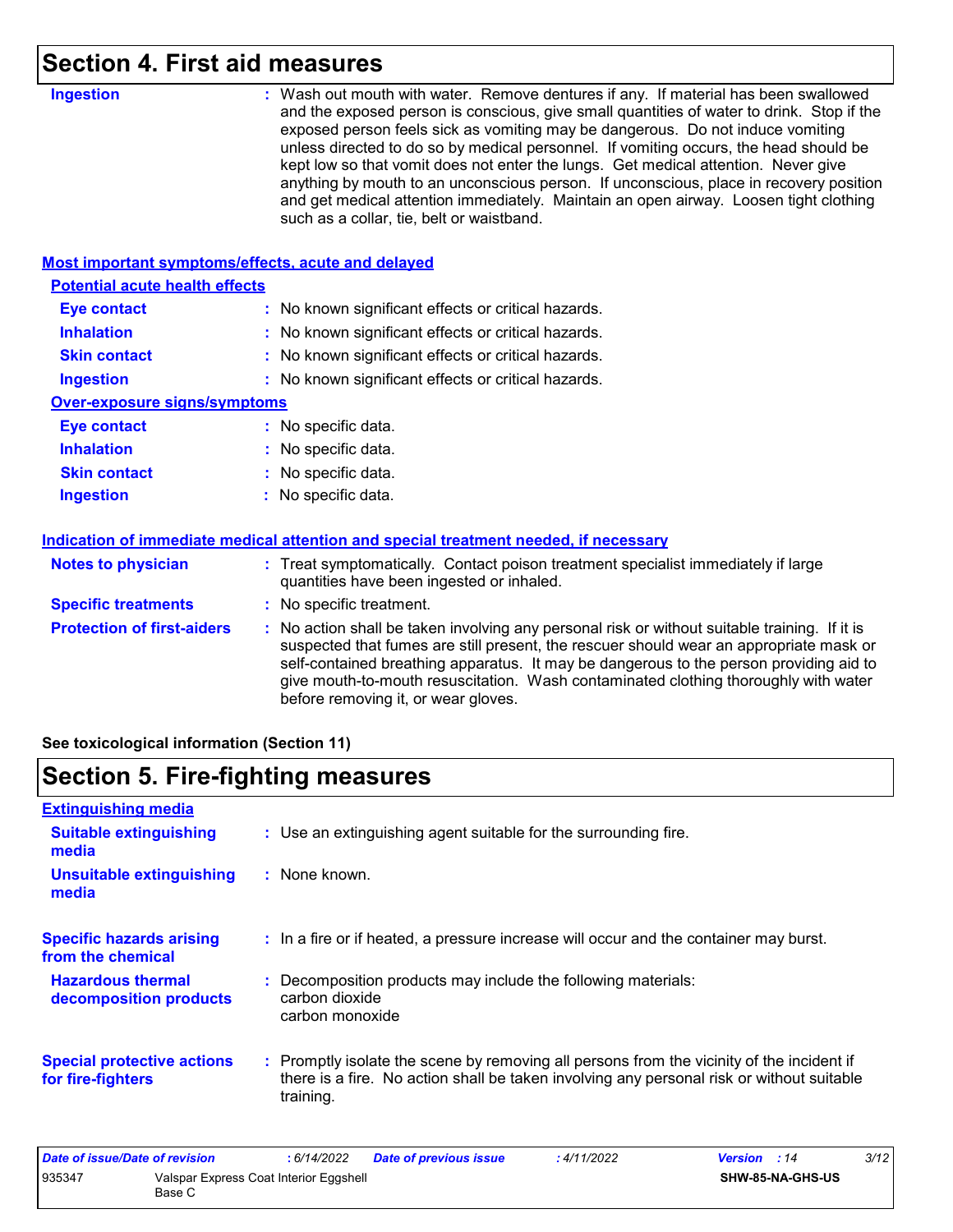### **Section 5. Fire-fighting measures**

Fire-fighters should wear appropriate protective equipment and self-contained breathing **:** apparatus (SCBA) with a full face-piece operated in positive pressure mode. **Special protective equipment for fire-fighters**

### **Section 6. Accidental release measures**

|                                                              | Personal precautions, protective equipment and emergency procedures                                                                                                                                                                                                                                                                                                                                                                                                                                                                                                                                                                                                                                        |
|--------------------------------------------------------------|------------------------------------------------------------------------------------------------------------------------------------------------------------------------------------------------------------------------------------------------------------------------------------------------------------------------------------------------------------------------------------------------------------------------------------------------------------------------------------------------------------------------------------------------------------------------------------------------------------------------------------------------------------------------------------------------------------|
| For non-emergency<br>personnel                               | : No action shall be taken involving any personal risk or without suitable training.<br>Evacuate surrounding areas. Keep unnecessary and unprotected personnel from<br>entering. Do not touch or walk through spilled material. Avoid breathing vapor or mist.<br>Provide adequate ventilation. Wear appropriate respirator when ventilation is<br>inadequate. Put on appropriate personal protective equipment.                                                                                                                                                                                                                                                                                           |
| For emergency responders                                     | If specialized clothing is required to deal with the spillage, take note of any information in<br>÷.<br>Section 8 on suitable and unsuitable materials. See also the information in "For non-<br>emergency personnel".                                                                                                                                                                                                                                                                                                                                                                                                                                                                                     |
| <b>Environmental precautions</b>                             | : Avoid dispersal of spilled material and runoff and contact with soil, waterways, drains<br>and sewers. Inform the relevant authorities if the product has caused environmental<br>pollution (sewers, waterways, soil or air).                                                                                                                                                                                                                                                                                                                                                                                                                                                                            |
| <b>Methods and materials for containment and cleaning up</b> |                                                                                                                                                                                                                                                                                                                                                                                                                                                                                                                                                                                                                                                                                                            |
| <b>Small spill</b>                                           | : Stop leak if without risk. Move containers from spill area. Dilute with water and mop up<br>if water-soluble. Alternatively, or if water-insoluble, absorb with an inert dry material and<br>place in an appropriate waste disposal container. Dispose of via a licensed waste<br>disposal contractor.                                                                                                                                                                                                                                                                                                                                                                                                   |
| <b>Large spill</b>                                           | Stop leak if without risk. Move containers from spill area. Approach release from<br>upwind. Prevent entry into sewers, water courses, basements or confined areas. Wash<br>spillages into an effluent treatment plant or proceed as follows. Contain and collect<br>spillage with non-combustible, absorbent material e.g. sand, earth, vermiculite or<br>diatomaceous earth and place in container for disposal according to local regulations<br>(see Section 13). Dispose of via a licensed waste disposal contractor. Contaminated<br>absorbent material may pose the same hazard as the spilled product. Note: see<br>Section 1 for emergency contact information and Section 13 for waste disposal. |

### **Section 7. Handling and storage**

| <b>Precautions for safe handling</b>             |                                                                                                                                                                                                                                                                                                                                                                                                                                                                                                                                                                                                                                                                               |
|--------------------------------------------------|-------------------------------------------------------------------------------------------------------------------------------------------------------------------------------------------------------------------------------------------------------------------------------------------------------------------------------------------------------------------------------------------------------------------------------------------------------------------------------------------------------------------------------------------------------------------------------------------------------------------------------------------------------------------------------|
| <b>Protective measures</b>                       | : Put on appropriate personal protective equipment (see Section 8). Avoid exposure -<br>obtain special instructions before use. Do not handle until all safety precautions have<br>been read and understood. Do not get in eyes or on skin or clothing. Do not breathe<br>vapor or mist. Do not ingest. If during normal use the material presents a respiratory<br>hazard, use only with adequate ventilation or wear appropriate respirator. Keep in the<br>original container or an approved alternative made from a compatible material, kept<br>tightly closed when not in use. Empty containers retain product residue and can be<br>hazardous. Do not reuse container. |
| <b>Advice on general</b><br>occupational hygiene | : Eating, drinking and smoking should be prohibited in areas where this material is<br>handled, stored and processed. Workers should wash hands and face before eating,<br>drinking and smoking. Remove contaminated clothing and protective equipment before<br>entering eating areas. See also Section 8 for additional information on hygiene<br>measures.                                                                                                                                                                                                                                                                                                                 |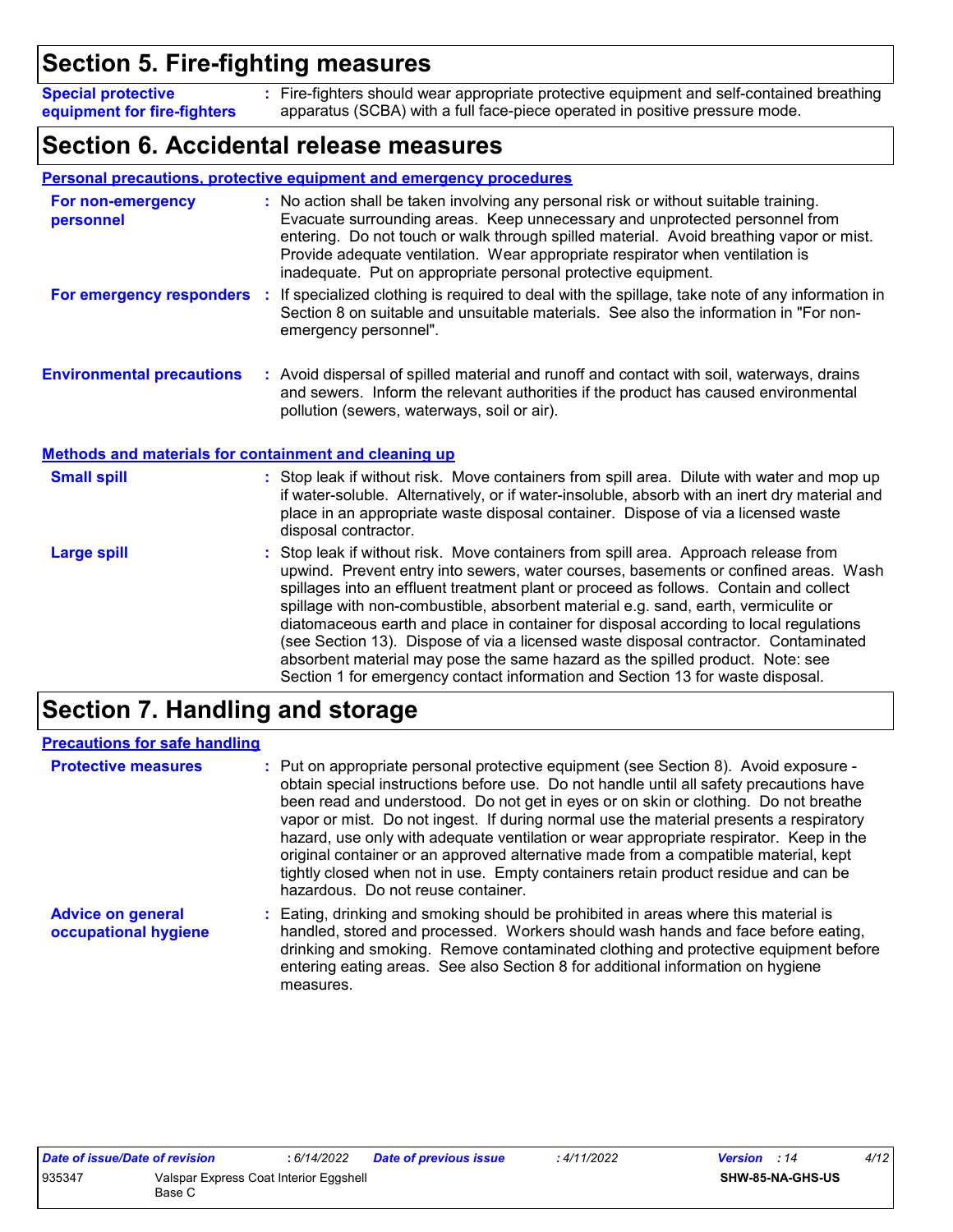# **Section 7. Handling and storage**

| <b>Conditions for safe storage,</b> | : Store in accordance with local regulations. Store in original container protected from                                                                                                                                                                                                                                                                                                                   |
|-------------------------------------|------------------------------------------------------------------------------------------------------------------------------------------------------------------------------------------------------------------------------------------------------------------------------------------------------------------------------------------------------------------------------------------------------------|
| including any                       | direct sunlight in a dry, cool and well-ventilated area, away from incompatible materials                                                                                                                                                                                                                                                                                                                  |
| <b>incompatibilities</b>            | (see Section 10) and food and drink. Store locked up. Keep container tightly closed<br>and sealed until ready for use. Containers that have been opened must be carefully<br>resealed and kept upright to prevent leakage. Do not store in unlabeled containers.<br>Use appropriate containment to avoid environmental contamination. See Section 10 for<br>incompatible materials before handling or use. |

### **Section 8. Exposure controls/personal protection**

#### **Control parameters**

**Occupational exposure limits (OSHA United States)**

| <b>Ingredient name</b>          | CAS#       | <b>Exposure limits</b>                                                                                                                                                                                                                                                                                                                                                                                                                                                                                                                                                           |
|---------------------------------|------------|----------------------------------------------------------------------------------------------------------------------------------------------------------------------------------------------------------------------------------------------------------------------------------------------------------------------------------------------------------------------------------------------------------------------------------------------------------------------------------------------------------------------------------------------------------------------------------|
| Kaolin                          | 1332-58-7  | ACGIH TLV (United States, 1/2021).<br>TWA: 2 mg/m <sup>3</sup> 8 hours. Form: Respirable<br>fraction<br>NIOSH REL (United States, 10/2020).<br>TWA: 5 mg/m <sup>3</sup> 10 hours. Form: Respirable<br>fraction<br>TWA: 10 mg/m <sup>3</sup> 10 hours. Form: Total<br>OSHA PEL (United States, 5/2018).<br>TWA: 5 mg/m <sup>3</sup> 8 hours. Form: Respirable<br>fraction<br>TWA: 15 mg/m <sup>3</sup> 8 hours. Form: Total dust                                                                                                                                                  |
| Cristobalite, respirable powder | 14464-46-1 | OSHA PEL Z3 (United States, 6/2016).<br>TWA: 250 mppcf / 2 x (%SiO2+5) 8 hours.<br>Form: Respirable<br>TWA: 10 mg/m <sup>3</sup> / 2 x (%SiO2+2) 8 hours.<br>Form: Respirable<br>TWA: 30 mg/m <sup>3</sup> / 2 x (%SiO2+2) 8 hours.<br>Form: Total dust<br>OSHA PEL (United States, 5/2018).<br>TWA: 50 µg/m <sup>3</sup> 8 hours. Form: Respirable<br>dust<br>ACGIH TLV (United States, 1/2021).<br>TWA: 0.025 mg/m <sup>3</sup> 8 hours. Form:<br>Respirable fraction<br>NIOSH REL (United States, 10/2020).<br>TWA: 0.05 mg/m <sup>3</sup> 10 hours. Form: respirable<br>dust |

#### **Occupational exposure limits (Canada)**

| <b>Ingredient name</b>         |                                                  |            | CAS#                          | <b>Exposure limits</b>                                    |                                                                                                                                                                                                                                                                                                                                                                                                                                                   |      |
|--------------------------------|--------------------------------------------------|------------|-------------------------------|-----------------------------------------------------------|---------------------------------------------------------------------------------------------------------------------------------------------------------------------------------------------------------------------------------------------------------------------------------------------------------------------------------------------------------------------------------------------------------------------------------------------------|------|
| Kaolin                         |                                                  |            | 1332-58-7                     | Respirable<br>$6/2021$ ).<br>dust.<br>particulate matter. | CA Alberta Provincial (Canada, 6/2018).<br>8 hrs OEL: 2 mg/m <sup>3</sup> 8 hours. Form:<br><b>CA British Columbia Provincial (Canada,</b><br>TWA: 2 mg/m <sup>3</sup> 8 hours. Form: Respirable<br>CA Quebec Provincial (Canada, 6/2021).<br>TWAEV: 2 mg/m <sup>3</sup> 8 hours. Form: Respirable<br>CA Ontario Provincial (Canada, 6/2019).<br>TWA: 2 mg/m <sup>3</sup> 8 hours. Form: Respirable<br><b>CA Saskatchewan Provincial (Canada,</b> |      |
| Date of issue/Date of revision |                                                  | :6/14/2022 | <b>Date of previous issue</b> | :4/11/2022                                                | <b>Version</b> : 14                                                                                                                                                                                                                                                                                                                                                                                                                               | 5/12 |
| 935347                         | Valspar Express Coat Interior Eggshell<br>Base C |            |                               |                                                           | SHW-85-NA-GHS-US                                                                                                                                                                                                                                                                                                                                                                                                                                  |      |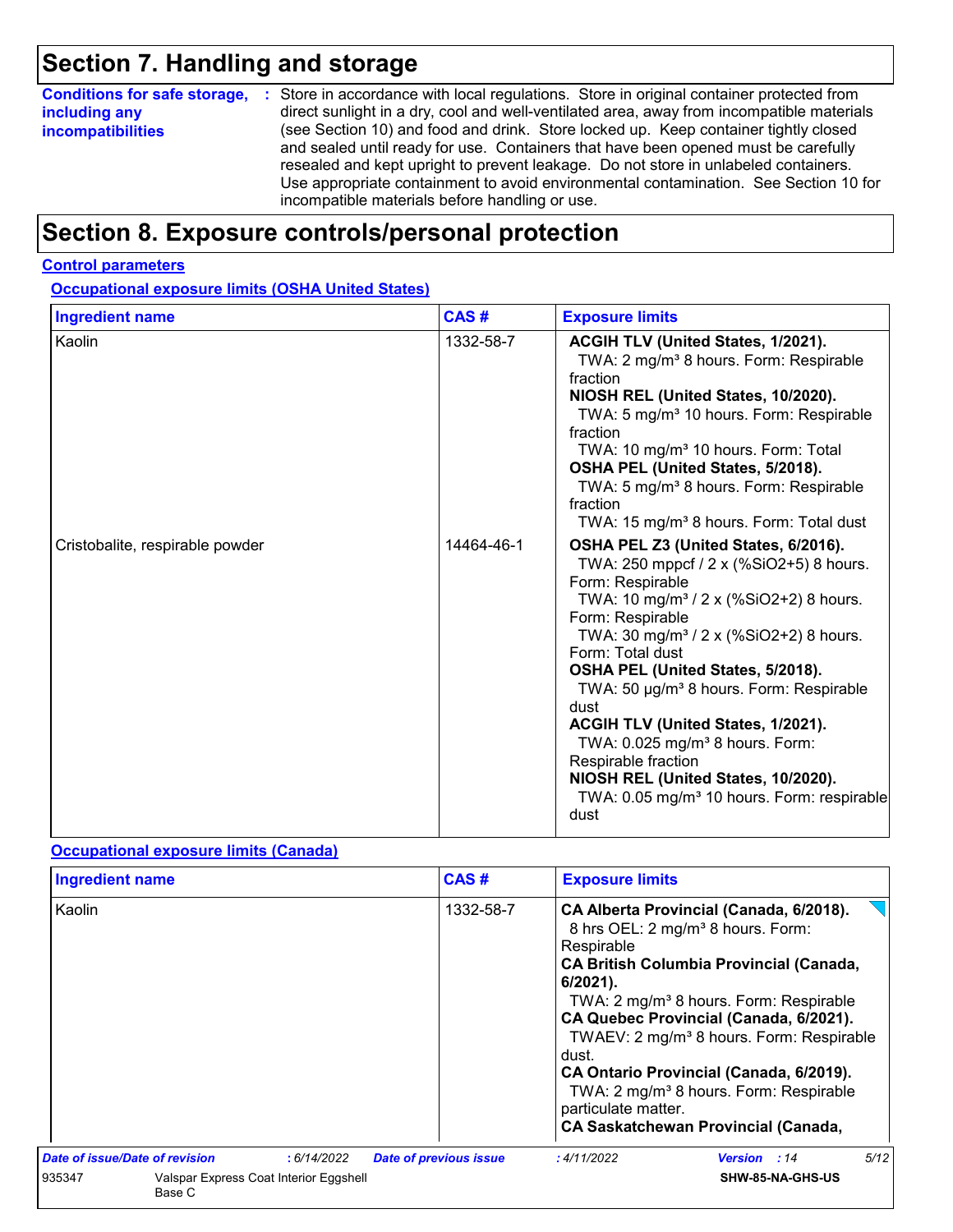# **Section 8. Exposure controls/personal protection**

|              |            | 7/2013).<br>STEL: 4 mg/m <sup>3</sup> 15 minutes. Form: respirable<br>fraction<br>TWA: 2 mg/m <sup>3</sup> 8 hours. Form: respirable<br>fraction                                                                                                                                                                                                                                                                                                                                                                                                                                                                               |
|--------------|------------|--------------------------------------------------------------------------------------------------------------------------------------------------------------------------------------------------------------------------------------------------------------------------------------------------------------------------------------------------------------------------------------------------------------------------------------------------------------------------------------------------------------------------------------------------------------------------------------------------------------------------------|
| Cristobalite | 14464-46-1 | <b>CA British Columbia Provincial (Canada,</b><br>$6/2021$ ).<br>TWA: $0.025$ mg/m <sup>3</sup> 8 hours. Form:<br>Respirable<br>CA Quebec Provincial (Canada, 6/2021).<br>TWAEV: 0.05 mg/m <sup>3</sup> 8 hours. Form:<br>Respirable dust.<br>CA Alberta Provincial (Canada, 6/2018).<br>8 hrs OEL: 0.025 mg/m <sup>3</sup> 8 hours. Form:<br>Respirable particulate<br>CA Ontario Provincial (Canada, 6/2019).<br>TWA: 0.05 mg/m <sup>3</sup> 8 hours. Form: Respirable<br>particulate matter.<br><b>CA Saskatchewan Provincial (Canada,</b><br>7/2013).<br>TWA: 0.05 mg/m <sup>3</sup> 8 hours. Form: respirable<br>fraction |

#### **Occupational exposure limits (Mexico)**

|       | CAS# | <b>Exposure limits</b> |
|-------|------|------------------------|
| None. |      |                        |

| <b>Appropriate engineering</b><br><b>controls</b> | If user operations generate dust, fumes, gas, vapor or mist, use process enclosures,<br>local exhaust ventilation or other engineering controls to keep worker exposure to<br>airborne contaminants below any recommended or statutory limits.                                                                                                                                                                                                                                                                                                                                                                       |
|---------------------------------------------------|----------------------------------------------------------------------------------------------------------------------------------------------------------------------------------------------------------------------------------------------------------------------------------------------------------------------------------------------------------------------------------------------------------------------------------------------------------------------------------------------------------------------------------------------------------------------------------------------------------------------|
| <b>Environmental exposure</b><br><b>controls</b>  | Emissions from ventilation or work process equipment should be checked to ensure<br>they comply with the requirements of environmental protection legislation. In some<br>cases, fume scrubbers, filters or engineering modifications to the process equipment<br>will be necessary to reduce emissions to acceptable levels.                                                                                                                                                                                                                                                                                        |
| <b>Individual protection measures</b>             |                                                                                                                                                                                                                                                                                                                                                                                                                                                                                                                                                                                                                      |
| <b>Hygiene measures</b>                           | Wash hands, forearms and face thoroughly after handling chemical products, before<br>eating, smoking and using the lavatory and at the end of the working period.<br>Appropriate techniques should be used to remove potentially contaminated clothing.<br>Wash contaminated clothing before reusing. Ensure that eyewash stations and safety<br>showers are close to the workstation location.                                                                                                                                                                                                                      |
| <b>Eye/face protection</b>                        | Safety eyewear complying with an approved standard should be used when a risk<br>assessment indicates this is necessary to avoid exposure to liquid splashes, mists,<br>gases or dusts. If contact is possible, the following protection should be worn, unless<br>the assessment indicates a higher degree of protection: safety glasses with side-<br>shields.                                                                                                                                                                                                                                                     |
| <b>Skin protection</b>                            |                                                                                                                                                                                                                                                                                                                                                                                                                                                                                                                                                                                                                      |
| <b>Hand protection</b>                            | Chemical-resistant, impervious gloves complying with an approved standard should be<br>worn at all times when handling chemical products if a risk assessment indicates this is<br>necessary. Considering the parameters specified by the glove manufacturer, check<br>during use that the gloves are still retaining their protective properties. It should be<br>noted that the time to breakthrough for any glove material may be different for different<br>glove manufacturers. In the case of mixtures, consisting of several substances, the<br>protection time of the gloves cannot be accurately estimated. |

| <b>SHW-85-NA-GHS-US</b> |  |
|-------------------------|--|
|                         |  |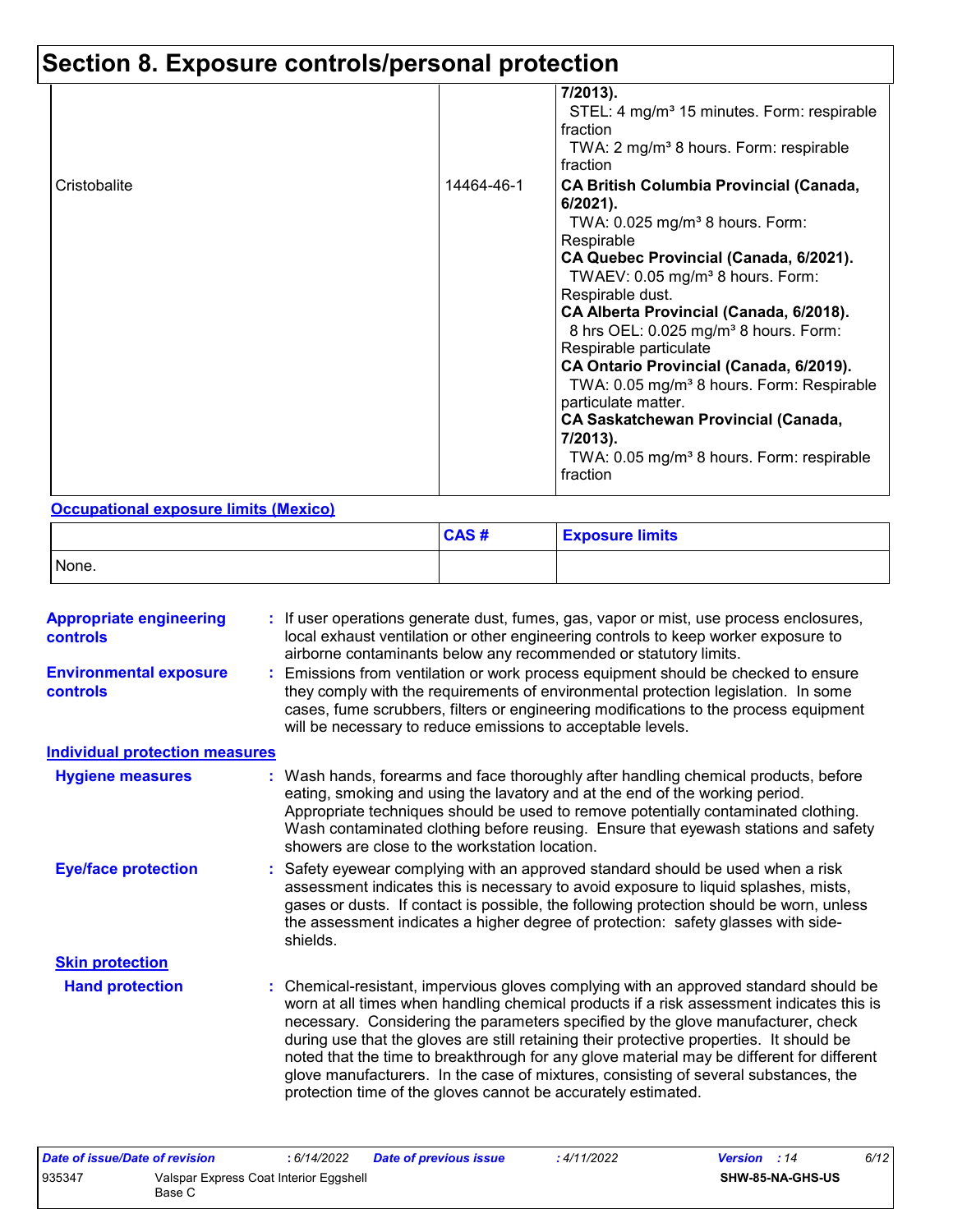# **Section 8. Exposure controls/personal protection**

| <b>Body protection</b>        | : Personal protective equipment for the body should be selected based on the task being<br>performed and the risks involved and should be approved by a specialist before<br>handling this product.                                                                                 |
|-------------------------------|-------------------------------------------------------------------------------------------------------------------------------------------------------------------------------------------------------------------------------------------------------------------------------------|
| <b>Other skin protection</b>  | : Appropriate footwear and any additional skin protection measures should be selected<br>based on the task being performed and the risks involved and should be approved by a<br>specialist before handling this product.                                                           |
| <b>Respiratory protection</b> | : Based on the hazard and potential for exposure, select a respirator that meets the<br>appropriate standard or certification. Respirators must be used according to a<br>respiratory protection program to ensure proper fitting, training, and other important<br>aspects of use. |

### **Section 9. Physical and chemical properties**

The conditions of measurement of all properties are at standard temperature and pressure unless otherwise indicated.

#### **Appearance**

| <b>Physical state</b>                                             | $:$ Liquid.                                                    |
|-------------------------------------------------------------------|----------------------------------------------------------------|
| <b>Color</b>                                                      | : Not available.                                               |
| Odor                                                              | : Not available.                                               |
| <b>Odor threshold</b>                                             | : Not available.                                               |
| pH                                                                | : 9.2                                                          |
| <b>Melting point/freezing point</b>                               | : Not available.                                               |
| <b>Boiling point, initial boiling</b><br>point, and boiling range | : $100^{\circ}$ C (212 $^{\circ}$ F)                           |
| <b>Flash point</b>                                                | : Closed cup: Not applicable.                                  |
| <b>Evaporation rate</b>                                           | $\therefore$ 0.09 (butyl acetate = 1)                          |
| <b>Flammability</b>                                               | : Not available.                                               |
| Lower and upper explosion<br>limit/flammability limit             | : Not available.                                               |
| <b>Vapor pressure</b>                                             | : $2.3$ kPa (17.5 mm Hg)                                       |
| <b>Relative vapor density</b>                                     | : 1 [Air = 1]                                                  |
| <b>Relative density</b>                                           | : 1.17                                                         |
| <b>Solubility</b>                                                 | : Not available.                                               |
| <b>Partition coefficient: n-</b><br>octanol/water                 | : Not applicable.                                              |
| <b>Auto-ignition temperature</b>                                  | : Not available.                                               |
| <b>Decomposition temperature</b>                                  | : Not available.                                               |
| <b>Viscosity</b>                                                  | Kinematic (40°C (104°F)): >20.5 mm <sup>2</sup> /s (>20.5 cSt) |
| <b>Molecular weight</b>                                           | Not applicable.                                                |
| <b>Aerosol product</b>                                            |                                                                |
| <b>Heat of combustion</b>                                         | $: 0.278$ kJ/g                                                 |

### **Section 10. Stability and reactivity**

| <b>Reactivity</b>                            | : No specific test data related to reactivity available for this product or its ingredients. |
|----------------------------------------------|----------------------------------------------------------------------------------------------|
| <b>Chemical stability</b>                    | : The product is stable.                                                                     |
| <b>Possibility of hazardous</b><br>reactions | : Under normal conditions of storage and use, hazardous reactions will not occur.            |

| Date of issue/Date of revision |                                                  | : 6/14/2022 | Date of previous issue | : 4/11/2022 | <b>Version</b> : 14 |                         | 7/12 |
|--------------------------------|--------------------------------------------------|-------------|------------------------|-------------|---------------------|-------------------------|------|
| 935347                         | Valspar Express Coat Interior Eggshell<br>Base C |             |                        |             |                     | <b>SHW-85-NA-GHS-US</b> |      |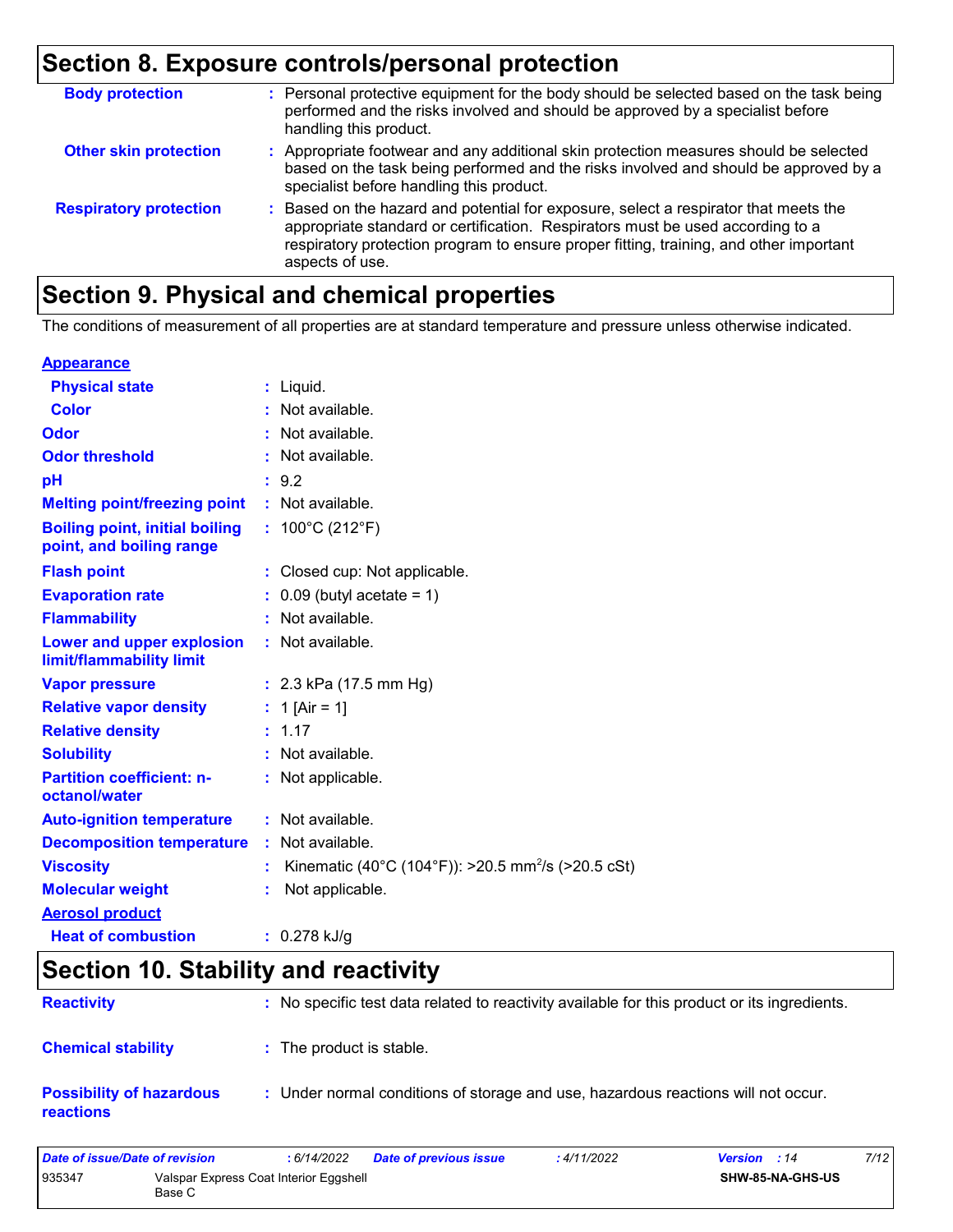### **Section 10. Stability and reactivity**

| <b>Conditions to avoid</b> | : No specific data. |
|----------------------------|---------------------|
|----------------------------|---------------------|

: No specific data. **Incompatible materials :**

**Hazardous decomposition products** Under normal conditions of storage and use, hazardous decomposition products should **:** not be produced.

### **Section 11. Toxicological information**

#### **Information on toxicological effects**

#### **Acute toxicity**

Not available.

#### **Irritation/Corrosion**

Not available.

#### **Sensitization**

Not available.

#### **Mutagenicity**

Not available.

#### **Carcinogenicity**

Not available.

#### **Classification**

| <b>Product/ingredient name</b>       | <b>OSHA</b> | <b>IARC</b> | <b>NTP</b>                      |
|--------------------------------------|-------------|-------------|---------------------------------|
| Cristobalite, respirable<br>l powder |             |             | Known to be a human carcinogen. |

#### **Reproductive toxicity**

Not available.

#### **Teratogenicity**

Not available.

#### **Specific target organ toxicity (single exposure)**

Not available.

#### **Specific target organ toxicity (repeated exposure)**

| <b>Name</b>                     | <b>Category</b>        | ∣Route of<br><b>exposure</b> | <b>Target organs</b> |
|---------------------------------|------------------------|------------------------------|----------------------|
| Kaolin                          | ∣Category <sup>1</sup> | <b>l</b> inhalation          | lungs                |
| Cristobalite, respirable powder | ∣Category <sup>1</sup> | <b>l</b> inhalation          | respiratory tract    |

#### **Aspiration hazard**

Not available.

#### **Information on the likely :** Not available.

**routes of exposure**

#### **Potential acute health effects**

- 
- **Eye contact :** No known significant effects or critical hazards.

**Inhalation :** No known significant effects or critical hazards.

| Date of issue/Date of revision |                                                  | : 6/14/2022 | <b>Date of previous issue</b> | : 4/11/2022 | <b>Version</b> : 14 | 8/12 |
|--------------------------------|--------------------------------------------------|-------------|-------------------------------|-------------|---------------------|------|
| 935347                         | Valspar Express Coat Interior Eggshell<br>Base C |             |                               |             | SHW-85-NA-GHS-US    |      |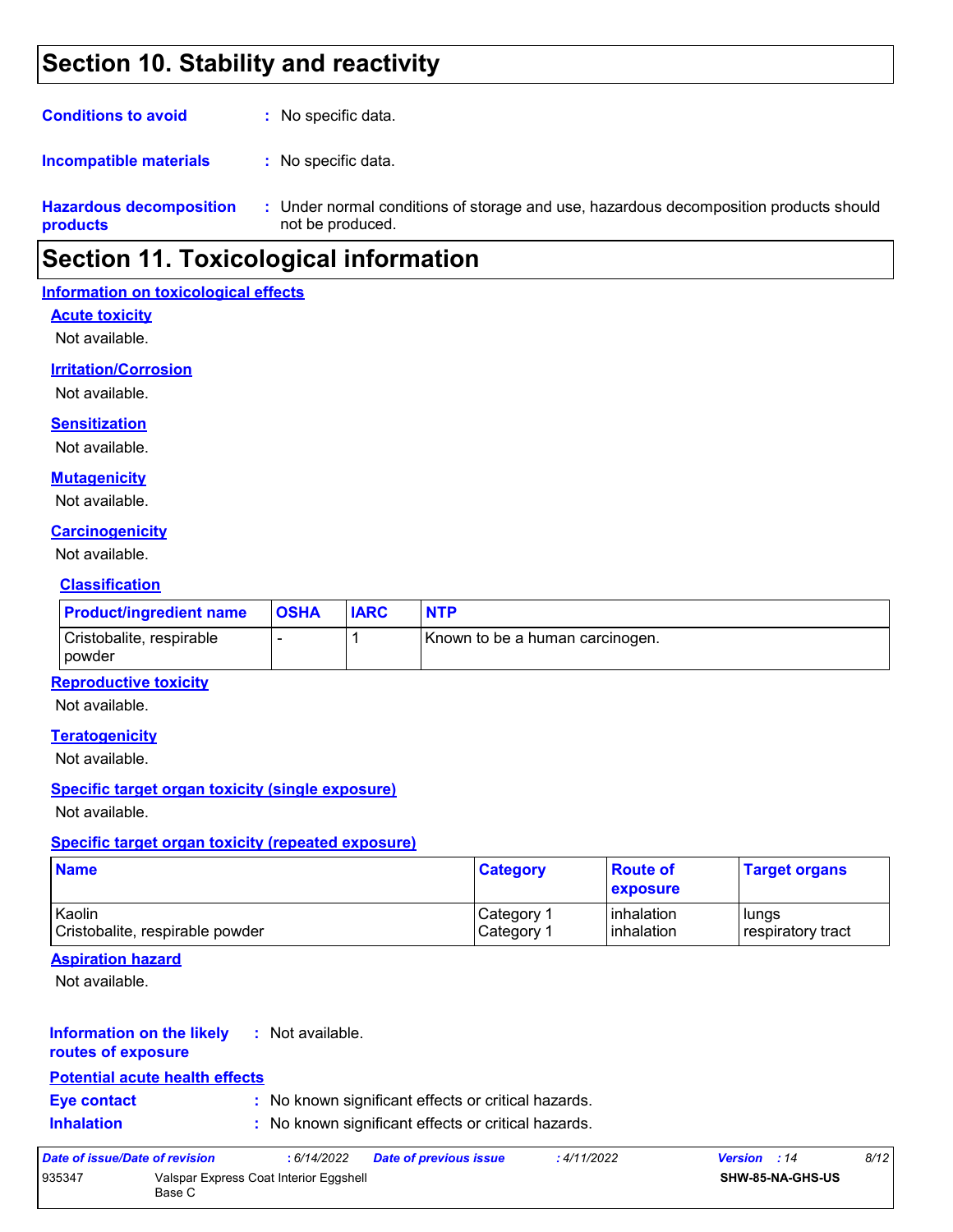# **Section 11. Toxicological information**

| <b>Skin contact</b> | : No known significant effects or critical hazards. |
|---------------------|-----------------------------------------------------|
| <b>Ingestion</b>    | : No known significant effects or critical hazards. |

#### **Symptoms related to the physical, chemical and toxicological characteristics**

| <b>Eye contact</b>  | : No specific data. |
|---------------------|---------------------|
| <b>Inhalation</b>   | : No specific data. |
| <b>Skin contact</b> | : No specific data. |
| <b>Ingestion</b>    | : No specific data. |

|                                                   | Delayed and immediate effects and also chronic effects from short and long term exposure |
|---------------------------------------------------|------------------------------------------------------------------------------------------|
| <b>Short term exposure</b>                        |                                                                                          |
| <b>Potential immediate</b><br><b>effects</b>      | : Not available.                                                                         |
| <b>Potential delayed effects : Not available.</b> |                                                                                          |
| <b>Long term exposure</b>                         |                                                                                          |
| <b>Potential immediate</b><br><b>effects</b>      | : Not available.                                                                         |
| <b>Potential delayed effects : Not available.</b> |                                                                                          |
| <b>Potential chronic health effects</b>           |                                                                                          |
| Not available.                                    |                                                                                          |
| <b>General</b>                                    | : Causes damage to organs through prolonged or repeated exposure.                        |
| <b>Carcinogenicity</b>                            | : May cause cancer. Risk of cancer depends on duration and level of exposure.            |
| <b>Mutagenicity</b>                               | : No known significant effects or critical hazards.                                      |
| <b>Teratogenicity</b>                             | : No known significant effects or critical hazards.                                      |
| <b>Developmental effects</b>                      | : No known significant effects or critical hazards.                                      |
| <b>Fertility effects</b>                          | : No known significant effects or critical hazards.                                      |

#### **Numerical measures of toxicity** Not available. **Acute toxicity estimates**

### **Section 12. Ecological information**

#### **Toxicity**

Not available.

#### **Persistence and degradability**

Not available.

#### **Bioaccumulative potential**

Not available.

#### **Mobility in soil**

| Date of issue/Date of revision |                                                  | : 6/14/2022 | <b>Date of previous issue</b> | : 4/11/2022 | <b>Version</b> : 14 | 9/12 |
|--------------------------------|--------------------------------------------------|-------------|-------------------------------|-------------|---------------------|------|
| 935347                         | Valspar Express Coat Interior Eggshell<br>Base C |             |                               |             | SHW-85-NA-GHS-US    |      |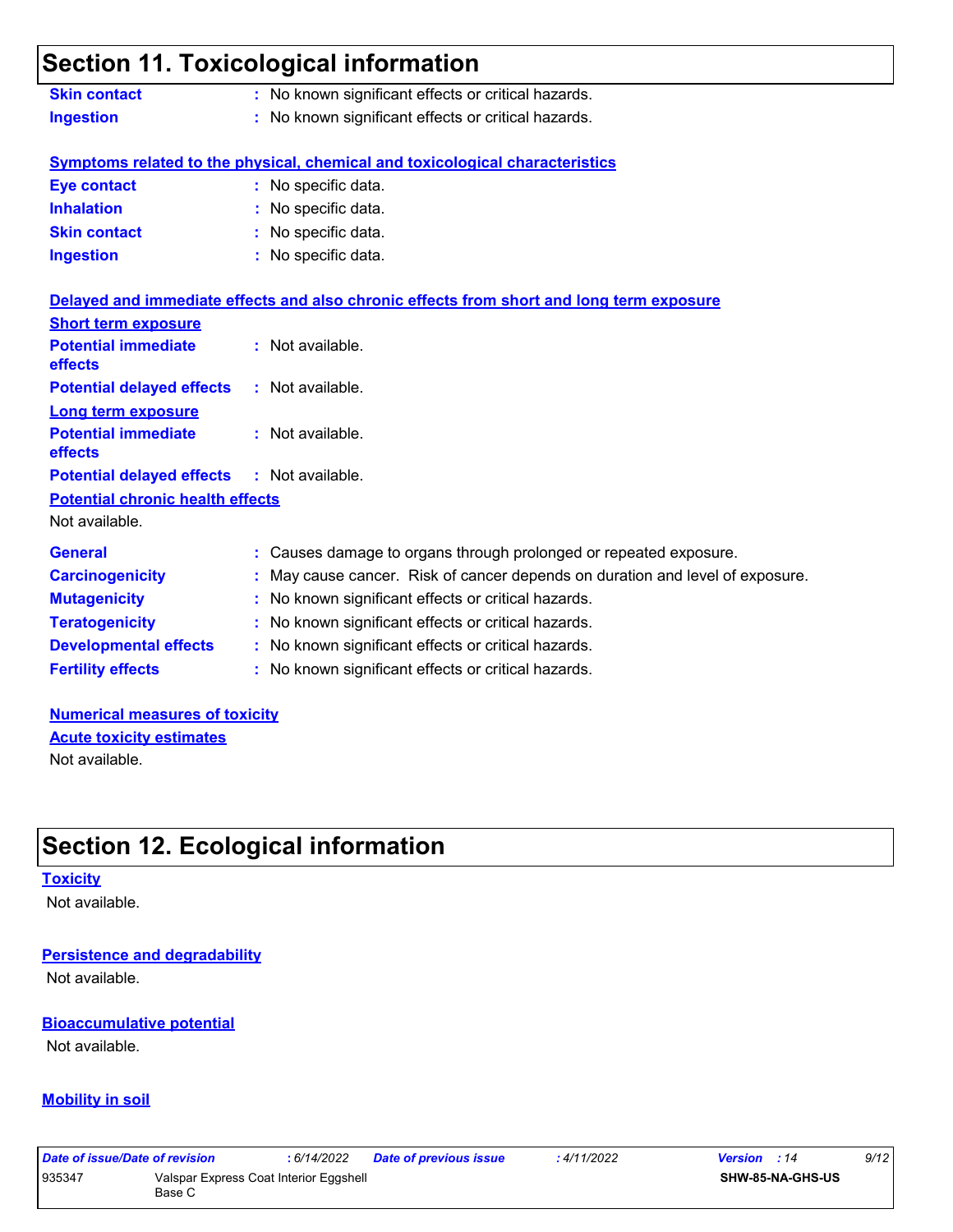### **Section 12. Ecological information**

**Soil/water partition coefficient (K**<sub>oc</sub>)

**:** Not available.

**Other adverse effects :** No known significant effects or critical hazards.

### **Section 13. Disposal considerations**

The generation of waste should be avoided or minimized wherever possible. Disposal of this product, solutions and any by-products should at all times comply with the requirements of environmental protection and waste disposal legislation and any regional local authority requirements. Dispose of surplus and non-recyclable products via a licensed waste disposal contractor. Waste should not be disposed of untreated to the sewer unless fully compliant with the requirements of all authorities with jurisdiction. Waste packaging should be recycled. Incineration or landfill should only be considered when recycling is not feasible. This material and its container must be disposed of in a safe way. Care should be taken when handling emptied containers that have not been cleaned or rinsed out. Empty containers or liners may retain some product residues. Avoid dispersal of spilled material and runoff and contact with soil, waterways, drains and sewers. **Disposal methods :**

### **Section 14. Transport information**

|                                      | <b>DOT</b><br><b>Classification</b> | <b>TDG</b><br><b>Classification</b> | <b>Mexico</b><br><b>Classification</b> | <b>IATA</b>    | <b>IMDG</b>    |
|--------------------------------------|-------------------------------------|-------------------------------------|----------------------------------------|----------------|----------------|
| <b>UN number</b>                     | Not regulated.                      | Not regulated.                      | Not regulated.                         | Not regulated. | Not regulated. |
| <b>UN proper</b><br>shipping name    | $\blacksquare$                      | $\blacksquare$                      | $\blacksquare$                         |                |                |
| <b>Transport</b><br>hazard class(es) | $\blacksquare$                      | $\blacksquare$                      |                                        |                |                |
| <b>Packing group</b>                 | $\blacksquare$                      | $\blacksquare$                      | $\blacksquare$                         | ۰              | $\blacksquare$ |
| <b>Environmental</b><br>hazards      | No.                                 | No.                                 | No.                                    | No.            | No.            |
| <b>Additional</b><br>information     | $\blacksquare$                      | $\overline{\phantom{a}}$            | $\blacksquare$                         |                | $\blacksquare$ |

**Special precautions for user :** Multi-modal shipping descriptions are provided for informational purposes and do not consider container sizes. The presence of a shipping description for a particular mode of transport (sea, air, etc.), does not indicate that the product is packaged suitably for that mode of transport. All packaging must be reviewed for suitability prior to shipment, and compliance with the applicable regulations is the sole responsibility of the person offering the product for transport. People loading and unloading dangerous goods must be trained on all of the risks deriving from the substances and on all actions in case of emergency situations.

**Transport in bulk according :** Not available. **to IMO instruments**

| Date of issue/Date of revision |                                                  | : 6/14/2022 | <b>Date of previous issue</b> | : 4/11/2022 | <b>Version</b> : 14 |                         | 10/12 |
|--------------------------------|--------------------------------------------------|-------------|-------------------------------|-------------|---------------------|-------------------------|-------|
| 935347                         | Valspar Express Coat Interior Eggshell<br>Base C |             |                               |             |                     | <b>SHW-85-NA-GHS-US</b> |       |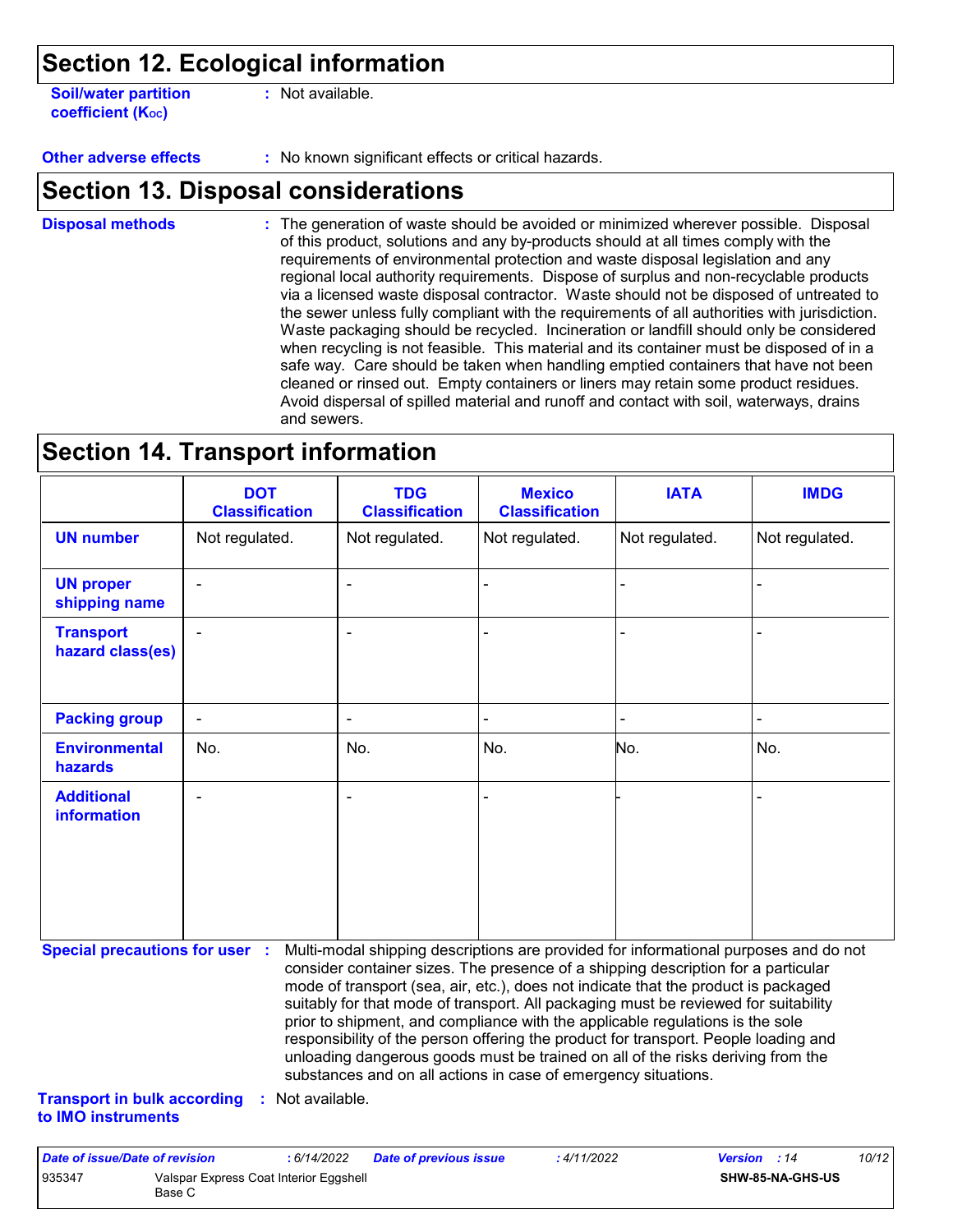### **Section 14. Transport information**

**Proper shipping name :** Not available.

### **Section 15. Regulatory information**

**TSCA 5(a)2 proposed significant new use rules**: 2-Methyl-4-isothiazolin-3-one; 5-Chloro-2-methylisothiazolinone

#### **SARA 313**

SARA 313 (40 CFR 372.45) supplier notification can be found on the Environmental Data Sheet.

#### **California Prop. 65**

WARNING: This product contains chemicals known to the State of California to cause cancer and birth defects or other reproductive harm.

#### **International regulations**

| <b>International lists</b> | : Australia inventory (AIIC): Not determined.                |
|----------------------------|--------------------------------------------------------------|
|                            | China inventory (IECSC): Not determined.                     |
|                            | Japan inventory (CSCL): Not determined.                      |
|                            | Japan inventory (ISHL): Not determined.                      |
|                            | Korea inventory (KECI): Not determined.                      |
|                            | New Zealand Inventory of Chemicals (NZIoC): Not determined.  |
|                            | Philippines inventory (PICCS): Not determined.               |
|                            | Taiwan Chemical Substances Inventory (TCSI): Not determined. |
|                            | Thailand inventory: Not determined.                          |
|                            | Turkey inventory: Not determined.                            |
|                            | Vietnam inventory: Not determined.                           |

### **Section 16. Other information**





**The customer is responsible for determining the PPE code for this material. For more information on HMIS® Personal Protective Equipment (PPE) codes, consult the HMIS® Implementation Manual.**

**Caution: HMIS® ratings are based on a 0-4 rating scale, with 0 representing minimal hazards or risks, and 4 representing significant hazards or risks. Although HMIS® ratings and the associated label are not required on SDSs or products leaving a facility under 29 CFR 1910.1200, the preparer may choose to provide them. HMIS® ratings are to be used with a fully implemented HMIS® program. HMIS® is a registered trademark and service mark of the American Coatings Association, Inc.**

**Procedure used to derive the classification**

|                                                                                                  | <b>Justification</b>                     |  |  |
|--------------------------------------------------------------------------------------------------|------------------------------------------|--|--|
| CARCINOGENICITY - Category 1A<br>SPECIFIC TARGET ORGAN TOXICITY (REPEATED EXPOSURE) - Category 1 | Calculation method<br>Calculation method |  |  |
| <b>History</b>                                                                                   |                                          |  |  |
| Date of printing                                                                                 | : 6/14/2022                              |  |  |
| Date of issue/Date of<br>revision                                                                | : 6/14/2022                              |  |  |
| Date of previous issue                                                                           | : 4/11/2022                              |  |  |
| <b>Version</b>                                                                                   | 14                                       |  |  |

| Date of issue/Date of revision |                                                  | : 6/14/2022 | <b>Date of previous issue</b> | : 4/11/2022 | <b>Version</b> : 14 |                         | 11/12 |
|--------------------------------|--------------------------------------------------|-------------|-------------------------------|-------------|---------------------|-------------------------|-------|
| 935347                         | Valspar Express Coat Interior Eggshell<br>Base C |             |                               |             |                     | <b>SHW-85-NA-GHS-US</b> |       |